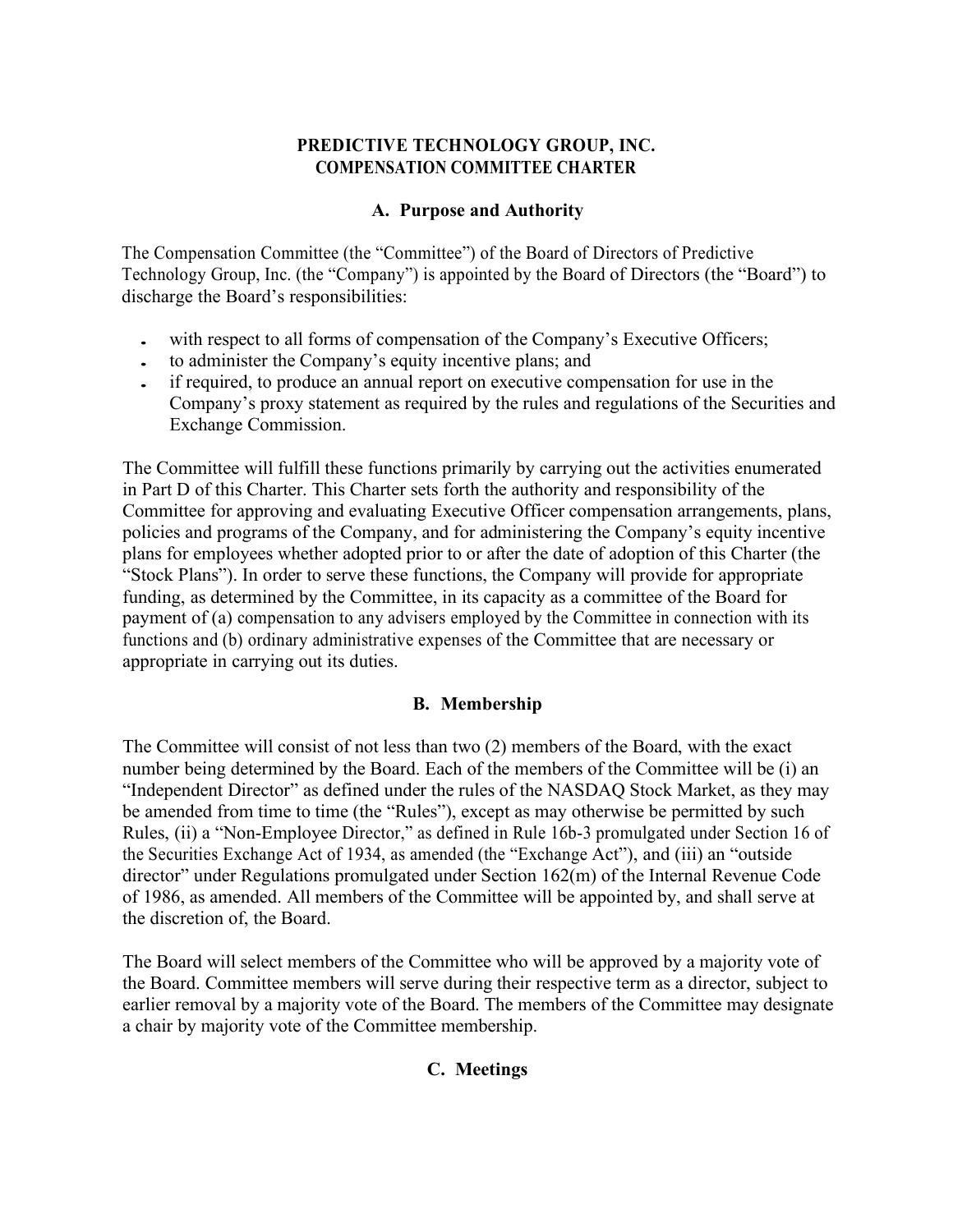Meetings of the Committee will be held from time to time in response to the needs of the Board or as otherwise determined by the Chairman of such Committee and shall provide written reports to the Board. The Committee shall meet at least four (4) times per year. In lieu of a meeting, the Committee may also act by unanimous written consent.

#### **D. Responsibilities and Duties**

The principal duties of the Committee in carrying out its oversight responsibilities are set forth below. These duties are set forth as a guide with the understanding that the Committee may supplement them as appropriate and may establish policies and procedures from time to time that it deems necessary or advisable in fulfilling its responsibilities.

1. The Committee will have the authority to determine the form and amount of compensation to be paid or awarded to all employees of the Company. The Committee may delegate authority to subcommittees of the Committee or to executive officers of the Company, particularly the President and CEO, with respect to compensation determinations for persons who are not Executive Officers of the Company. The Committee will determine the employees designated as Executive Officers.

2. The Committee will annually review and approve the corporate goals and objectives relevant to CEO compensation and evaluate the CEO performance in light of these goals and objectives. Based on this evaluation, the Committee will make, and annually review, decisions respecting (i) salary paid to the CEO, (ii) the grant of all cash-based bonuses and equity compensation to the CEO, (iii) the entering into, or amendment or extension of, any employment contract or similar arrangement with the CEO, (iv) any CEO severance or change in control arrangement, and (v) any other CEO compensation matters as from time to time directed by the Board. In determining the long-term incentive component of the CEO's compensation, the Committee may consider the Company's performance and relative shareholder return, the value of similar incentive awards to chief executive officers at companies that the Committee determines comparable based on factors it selects, and the incentive awards given to the Company's CEO in prior years. The CEO may not be present during any voting or deliberations by the Committee on his or her compensation.

3. The Committee will annually review and approve the corporate goals and objectives relevant to all Executive Officers' compensation. The Committee will determine the eligible Executive Officers. In light of these goals and objectives, the Committee will make, and annually review, decisions respecting (i) salary paid to the Executive Officers, (ii) the grant of cash-based bonuses and equity compensation provided to the Executive Officers, (iii) the entering into, or amendment or extension of, any employment contract or similar arrangement with the Executive Officers, (iv) Executive Officers' severance or change in control arrangement, and (v) any other Executive Officer compensation matters as from time to time directed by the Board. In determining the long-term incentive component of the Executive Officers' compensation, the Committee may consider the Company's performance and relative shareholder return, the value of similar incentive awards to Executive Officers at companies that the Committee determines comparable based on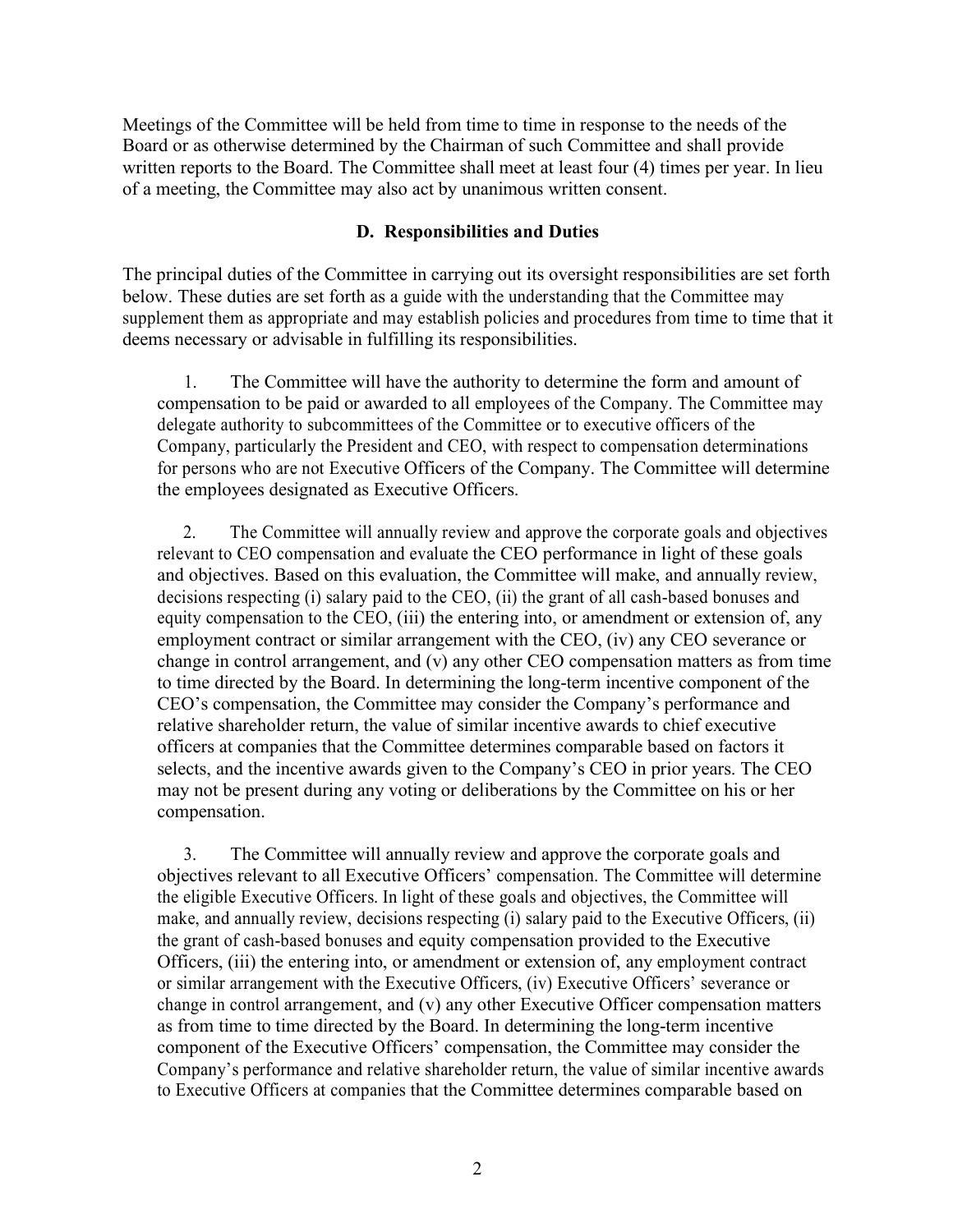factors it selects, and the incentive awards given to the Company's Executive Officers in prior years.

4. The Committee will annually review and make recommendations to the Board with respect to adoption and approval of, or amendments to, all non-executive equity-based incentive compensation plans and arrangements, and the shares and amounts reserved there under, after taking into consideration the Company's strategy of longterm and equity-based compensation.

5. The Committee may: (i) approve grants of stock, stock options or stock purchase rights to individuals eligible for such grants (including grants in compliance with Rule 16b-3 promulgated under the Exchange Act to individuals who are subject to Section 16 of the Exchange Act); (ii) interpret the Stock Plans and agreements there under; and (iii) determine acceptable forms of consideration for stock acquired pursuant to the Stock Plans.

6. The Committee will meet with the CEO promptly after the commencement of each fiscal year to discuss the incentive compensation programs to be in effect for the Company's Executive Officers for such fiscal year and the corporate goals and objectives relevant to those programs.

7. The Committee may periodically review the Company's procedures with respect to employee loans and will not approve any arrangement in which the Company, directly or indirectly, extends or maintains credit, arranges for the extension of credit or renews an extension of credit, in the form of a personal loan to or for any director or Executive Officer (or equivalent thereof) of the Company. The Committee will assist the Board and management of the Company in complying with this prohibition.

8. Review, at least annually, the compensation of directors who are not then serving as full-time employees of the Company or any of its subsidiaries and recommend for approval by the Board any change in the compensation of such directors. In recommending director compensation, the Compensation Committee shall take comparable director fees into account and review any arrangement that could be viewed as indirect director compensation.

9. If required, the Committee will prepare an annual report on executive compensation to the Company's stockholders for inclusion in the proxy statement for the Company's annual meeting in accordance with the rules and regulations of the Securities and Exchange Commission.

10. The Committee may retain or obtain the advice of a compensation consultant, legal counsel or other adviser; be responsible for the appointment, compensation and oversight of the work of any compensation consultant, legal counsel and other adviser retained by the Committee; and provide for appropriate funding, as determined by the Committee, for payment of reasonable compensation to a compensation consultant, legal